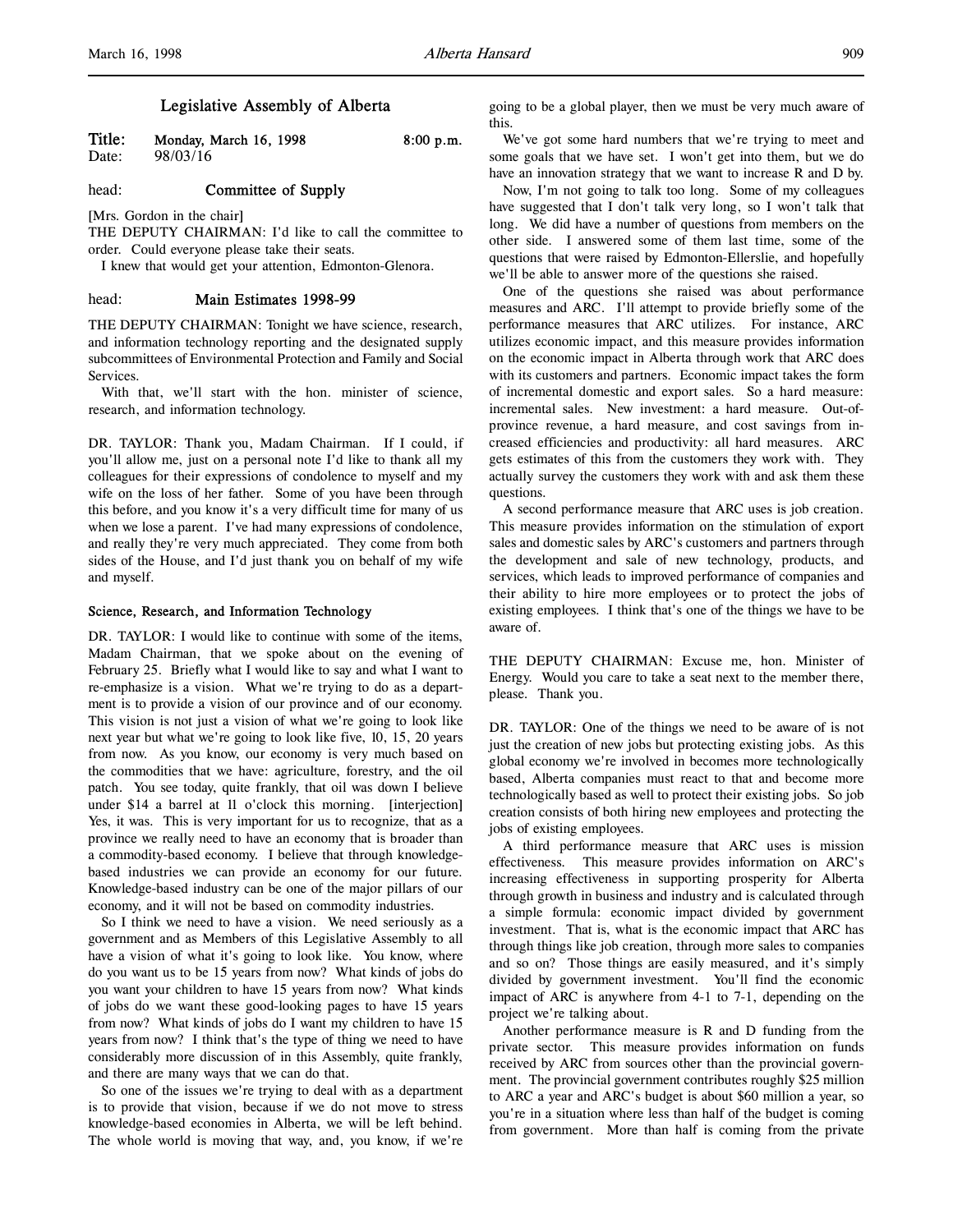sector, and I would suggest to all members of this House that when we have an organization that can get more than half its budget from outside – outside – government, then there's opportunity to suggest that that organization is performing well. I would encourage other ministers to look at their departments and see if there are organizations inside their departments that can match this kind of funding.

Another performance measure that ARC uses is government investment. That is once again just a simple measure. It provides information on the investment of provincial government funds in ARC.

The final measure of performance is the ratio of private R and D to government investment. Once again, I spoke about that just a few seconds ago. This measure provides information on the ratio of private-sector R and D funding to government investment in ARC.

So that was one of the questions the Member for Edmonton-Ellerslie asked, in regards to performance measures.

One of a number of issues that she raised was the question: has ARC lessened its environmental focus? I would point out that as a market-driven corporation, ARC continues to focus on the key sectors of Alberta's economy where it can have the greatest impact – those are agriculture, energy, and forestry – as well as enabling technology areas of biotechnology, environment, information technology, and manufacturing. So, no, ARC has not reduced the focus on environmental issues. It recognizes it as one of the important technology areas. In fact, the July 1996 merger with the former Environmental Centre in Vegreville strengthens ARC's environmental focus and capability. Approximately 50 percent of ARC's projects have an environmental or sustainable development component. So to the Member for Edmonton-Ellerslie – you know, I'm sure she'll be interested in this, the fact that 50 percent of ARC's projects have an environmental or sustainable development component.

#### 8:10

Another question that was raised was the business planning. More than one member on the other side, including Edmonton-Ellerslie, raised this. She and other members from the other side asked: what is the business planning process? Alberta Research Council business plans are always developed in consultation with industry and other key stakeholders. For example, a joint committee from Alberta Agriculture and the Alberta Research Council develops ARC's agriculture business plans. As well, individual program plans also receive rigorous internal review. Ultimately, of course, it is the board of directors that finally approves the business plan, a private-sector board of directors. So it's a very open process.

Another question was raised by some members opposite. What are the different levels of evaluation the projects go through in order to be deemed a success? They do have performance criteria before projects are deemed to be a success. They have a stage gating process at ARC that's very similar to a private stage gating process. I won't go into the detail, but if members on the other side are interested in what that stage gating process looks like, we can certainly go into it or I can provide that information to them in written form so as not to take too long.

The other issue is one of technology commercialization and how ARC plans to meet and establish its targets. I would say that ARC is a key instrument of government in implementing the province's science and technology strategies. These strategies are aggressive and include a call to increase industry investment in R and D in Alberta from the current level of \$400 million to \$2

billion by 2010. In response, ARC is pursuing an aggressive business strategy to grow its revenue base. By the year 2005, ARC's operating budget will be \$100 million, 75 percent of that generated by the private sector. At the same time, its licensing and other revenues will grow through commercialization. As well, the ministry of science and research is working with the Provincial Treasurer on tax policies that will enable the growth of the R and D industry, because only through growing the R and D industry, which will then spin out companies into commercialization, can we in fact grow this commercialization and get the investment to the \$2 billion that we want by 2010.

Now, I do have some comments to make on the science and research fund, but I'll perhaps leave them for a minute and give the opposition members an opportunity to make some comments. Then if they wish or my colleagues wish, I can make some comments on the fund.

THE DEPUTY CHAIRMAN: Thank you, hon. minister. The hon. Member for Edmonton-Glenora.

MR. SAPERS: Thanks, Madam Chairman. Thanks, Mr. Minister. Let the record show that I was here and ready right at 8 o'clock just in case. I know that we're talking about the science, research, and information technology estimates. So there. It's okay. It's me. It's like Churchill said: my opposition sits across from me, and my enemies sit behind me. But it's all soon to change; I'm convinced of that.

Let me start again, Madam Chairman, Mr. Minister. When we last spoke, we had a chance to talk about many things, mostly some philosophy and some areas in your business plan and some of the performance measures. My colleagues did ask you some budget questions. I'm going to come back to a couple of line items in the budget, but I want to talk about a couple of other things.

One of the things that I've been thinking of – and I share your sentiment that what your department really represents is a vision. That vision in my mind is a vision that is evocative of a maximum wage economy, not a minimum wage economy. The whole debate that we've had in this province of late about minimum wage review, employment standards, regulatory review: should there be a minimum wage; should it be a dollar an hour higher, a dollar fifty an hour more; what's the relative tax advantage of having a higher minimum wage? As important as all those questions are, it seems to me that if the vision that you talk about was really the object of the exercise, we would be having this debate about a maximum wage economy. What are the things that we can do that can ensure the maximum income, the maximum generation and distribution of wealth that would be possible in this province? This is an incredibly blessed province in terms of natural resources, geography, population, skills in the workforce, and it seems to me that we can do much more to take full advantage of all those blessings.

A major feature of any maximum wage economy has to be a true commitment to investment in research and development, and there can't even really be a question about short-term rewards for that kind of investment. If we all get caught up in this Holy Grail of accountability, that we must be accountable for the dollar spent today, that we must be immediately accountable for it the next day, then your vision and what I believe is the vision on this side of that maximum wage economy will never be realized, because you're not going to be able to squeeze that dollar that you invest today for an immediate payback tomorrow.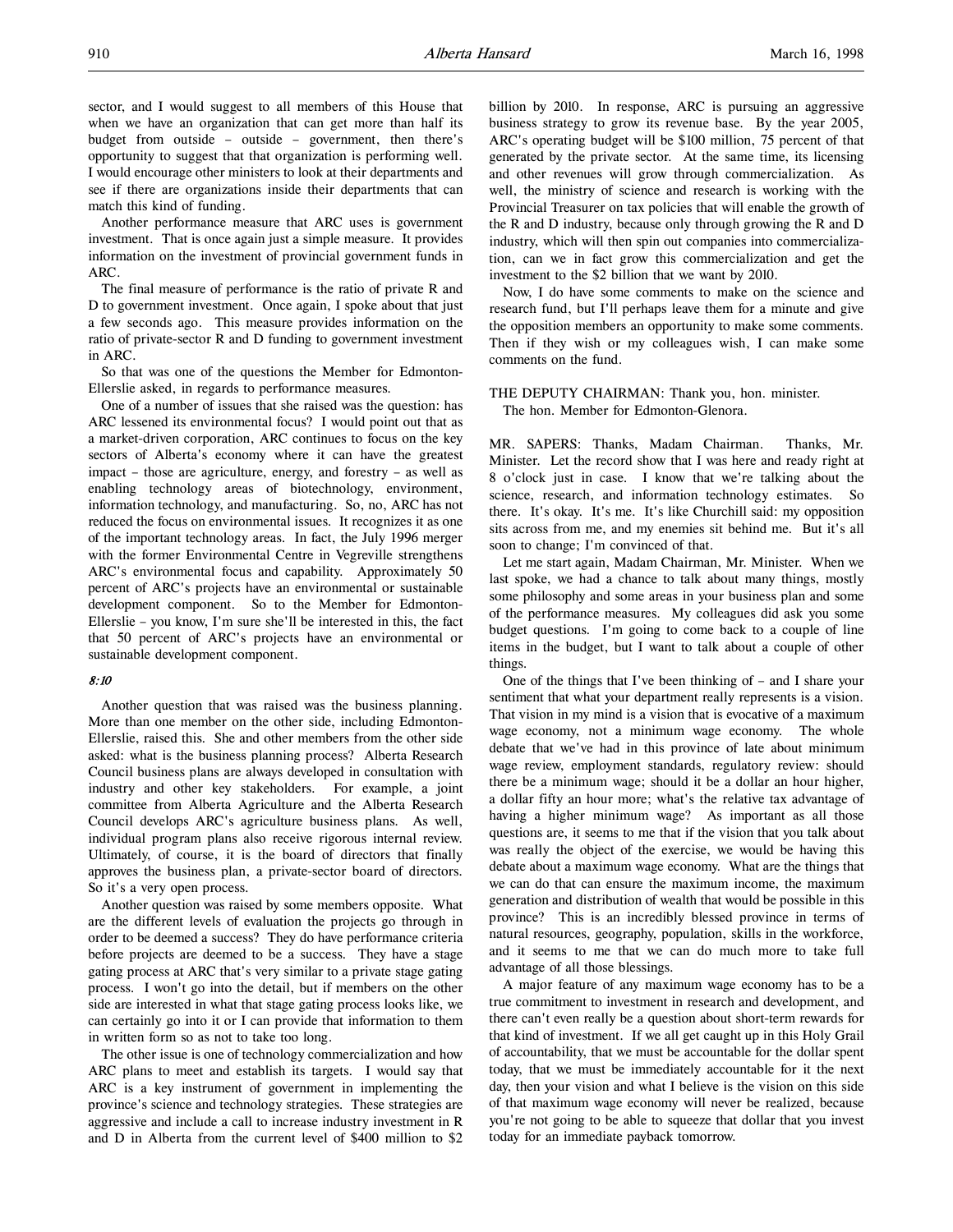I have some empathy for you in your job as you convince your cabinet and caucus colleagues about that, that this is a much more long-term vision. So I commend you for the work that you do, and I wonder if it's somewhat like swimming upstream for you sometimes. I also recognize that part of what you are proposing may run contrary to some political commitments that you may have made in the past, and I mean this with all sincerity. So I appreciate the way that you express the role of your ministry and the work that you've taken on. But even all of that expression of goodwill and recognizing that this has to be a long-term commitment, all of that isn't enough. The words and the expressions of faith have to be matched with action. There are little stepping stones, I think, Mr. Minister, that I encourage you to take along that path and perhaps even more directly than you already have.

I think the minister of advanced education could benefit from some lengthy chats with some of the people in the science and tech business in this province to get a full appreciation of just what a crucial role the advanced education infrastructure plays in the kind of vision that we're talking about. A university should not have to go wanting for library or laboratory materials. That is short-term, old thinking that will not bring us forward to this maximum wage economy.

Of course, the bank account is not infinite, and I hope you recognize that I'm not saying: just write a blank cheque to the advanced education section. What I'm saying is that there has been not enough attention paid, and we're at the point now with advanced education where there are serious deficits which are going to be almost impossible to overcome. Instead of having to play catch-up in some massive way at some point in the future, it sure would be nice to see some incremental movement in the right direction.

### 8:20

Also, when it comes to even K to  $12$  – you know, I just had an opportunity to review the teaching and learning with technology document. I don't know whether you've seen this or not. It's put out by the Calgary Regional Consortium, the Central Alberta Regional Consortium, the East Central Regional Consortium, the Edmonton Regional Consortium, the Northwest Regional Consortium, and the Southern Alberta Professional Development Consortium. It covers the waterfront. It's a professional development package for teachers. They talk about connections with other technology initiatives, and if you read through this document, what you see is that even in our K to 12 system they have recognized that they've got to get the people, educate the people, get the hardware, upgrade the existing stock of hardware, get the software, use it, integrate it throughout the learning system so that it is not simply a matter of saying, "Oh, well, yeah, there's a computer science course down there," that in fact using technology becomes systemwide.

Mr. Minister, the other thing that I noted in this document about teaching and learning with technology is that teachers in this province are more than happy to embark, as I said, on this journey of integrating technology in an incremental way, but they don't want to see themselves and their students continually falling further and further behind. So while you're encouraging the minister of advanced education to sit down and chat with some of the science and research folks in this province, you might be encouraging the Minister of Education to sit down and talk with some of the IT people in this province so that he could get a better appreciation of how technology can be fully integrated in the K to 12 system as well.

The reason I bring these to your attention during your budget

estimates is because it's part of that vision. It's not the kind of work that you can do or the kind of thing that I would expect to see in your budget, that all of these initiatives in elementary schools or colleges would be funded by you and led by you, but the push has to come from somewhere. You know, it's been asked: "Well, why does a ministry of science, research, and information technology exist? Couldn't that work simply be done by Economic Development, or couldn't that work be done as a branch of Advanced Education? Why do we have to have an ARC that's reportable to government. Shouldn't that just be an industry function?" Those questions have been asked.

I have to tell you that I don't ask those questions. I am very happy to see that with all of the other things this government has done that I vehemently, fundamentally, absolutely, and totally disagree with, the one thing that I am very proud of is that in this province there is such a ministry of science, research, and information technology, and because of that commitment to have that vision I'm raising it to you in your estimates to keep encouraging, working with, holding the hands of your colleagues in cabinet.

We saw a bill introduced earlier in this session; the Fair Trading Act, I think it's called, Bill 20. That bill also has application, Mr. Minister, to, I think, the work of your department. It talks about some regulations or legislation regarding electronic commerce. We don't happen to have right now, in my estimation, enough national leadership at the federal level on this matter. I am raising this with my federal contacts, and I would encourage you to do the same. If we're going to allow telecommunications and electronic information exchange to be largely regulated under the CRTC or what have you, federal purview, then that's fine; they need to get on with it. In the meantime I think it's problematic for us because not only are we in Alberta trying to deal with growing and nurturing the communications technology industry, in which we have had some successes and some failures in this province in the past; we're trying to do it in a very unstable and unpredictable regulatory environment.

This has application not just to commerce but also to things like telemedicine, in which case maybe you also have to sit down with the Minister of Intergovernmental and Aboriginal Affairs and talk about cross-border issues when it comes to telemedicine and telehealth, and maybe the Minister of Health. We're dealing with changes to the Medical Profession Act, but there's nothing in there that says that an Albertan won't be able to access medical services from a practitioner in Utah or Kentucky over the telephone. That technology exists. I'd like to make sure that that physician, that medical practitioner would still be accountable according to Alberta rules, which means that that practitioner would have to be licensed by the College of Physicians and Surgeons in this province. If they want to sell telehealth services from wherever their home office may be, that's fine, but they're still accountable here. Well, that's also an issue for you, and that's also part of a maximum wage, high-tech economy.

I've had an opportunity to talk to some individuals right across the country, and these are people in the computer industry in one way or another, whether they be software or hardware or chip manufacturers. Most of those I've talked to recently have been in Ontario, but some in this province and some in British Columbia as well. What they tell me is that they could hire every computing science grad that we turned out and probably four times over, and that's the Canadian appetite for graduates. What's happening is that none of the graduates that we have, the few that we have, are actually going to work in Canada. They're going to work in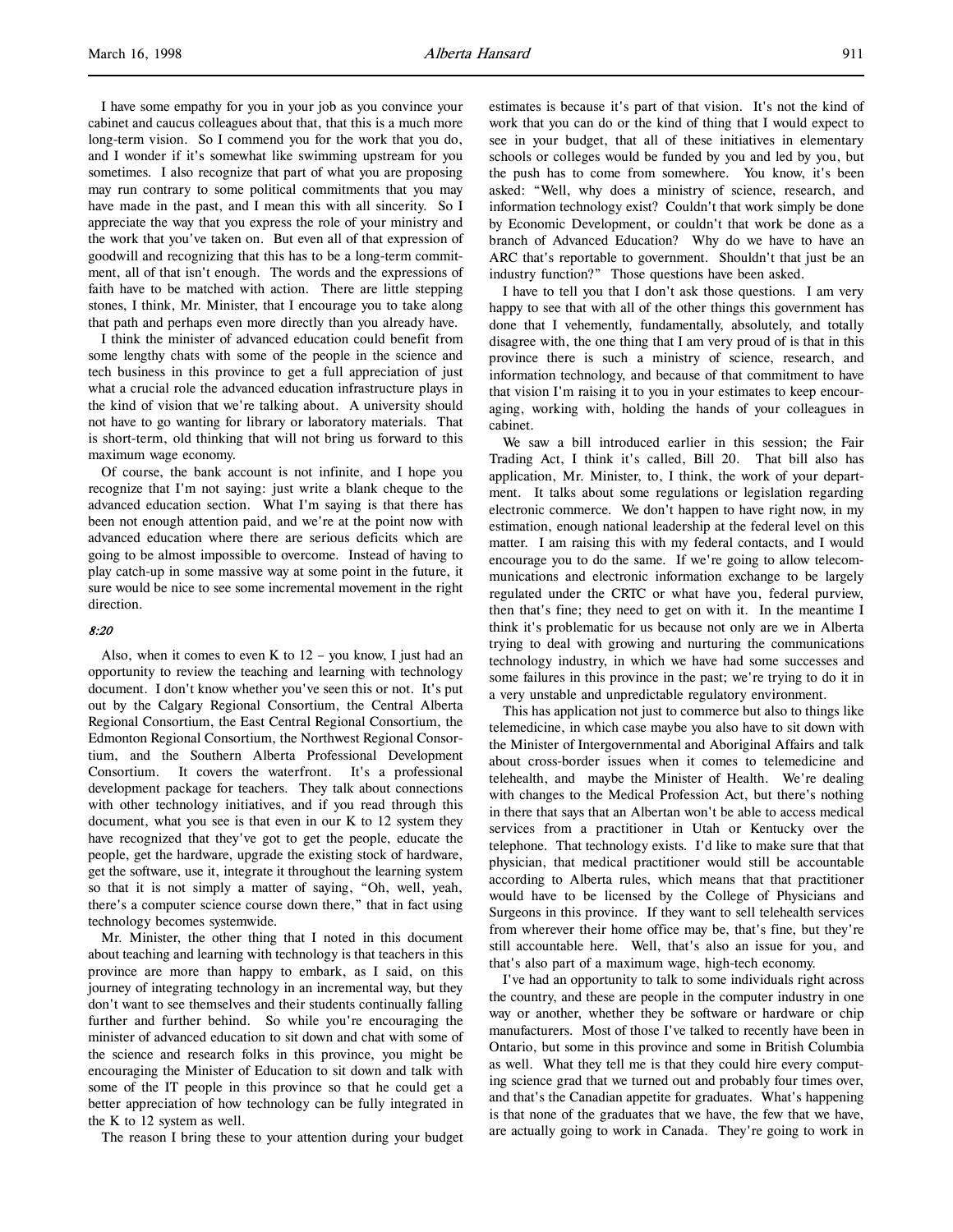Great Britain. They're going to work in Asia. They're going to work in the United States. They're going to work in Australia. And our industries feel quite hopeless.

Now, we're putting a lot of money into postsecondary education, not as much as I would like, but we're putting a lot of money into it. We're graduating these people. We're not creating the places fast enough, and we're not, for whatever reason, creating the environment where they can go to work here. So that leads me back to – you know, I'm talking with people from Corel or Newbridge or whatever it happens to be, and they can't hire anybody. So what they're doing is they're hiring people back, and of course that drives up costs, and it also defrays productivity. It creates all kinds of problems. So, again, where's the notion of integration in terms of this vision?

I would like for you to stand up and say: "Your questions are a year premature, because we've got all these plans. You're right. All those things you identified are important, and all these components are being slotted into place." Mr. Minister, if that's true, if you can stand to tell me that, I would applaud that, but we need more evidence, then, of that planning and integration. We need to make sure that when I look at Budget '99 and I look at the goal statements of those other departments – of Intergovernmental Affairs, of Advanced Education, of Education, of Health – I see direct reference and linkage to your department. Then all of those critics that say, "Well, what do we need that minister of science, research, and information technology for" will be silenced forever because you'll be able to show them. They'll be able to see. [interjections] Well, most of the critics will be silenced forever, Mr. Minister. We can't hope for perfection.

I'm sorry that this is boring to the Treasurer. I thought it was scintillating.

MR. MITCHELL: He gets as good as he gives.

### MR. SAPERS: Yeah.

Mr. Minister, the issue for us ultimately becomes one of ensuring that what you do is not at cross-purposes with those other departments but that also you're able to demonstrate that leadership.

We've talked before about some of my concerns about the plan as it was articulated in the ARC discussion document, and I won't replow that ground. We have maybe a little bit of a difference of opinion about where the emphasis needs to be on where public money should go and where the best return on the public dollar is and how we could attract the private capital. I think we've got some agreement on what needs to be done in terms of the tax regime. I for one would like to see some more debate, and I don't know how to do that other than maybe you bring in a bill that's not very good, and then all of a sudden we have a forum for public debate. While the discussion document stands alone – and it's been, I think, well debated within narrow circles – there has not been a broad public debate about science and research. I don't know; maybe introduce something with a notwithstanding clause in it or something, and then we'll gain some attention.

## 8:30

Mr. Minister, I don't mean to be at all dismissive of Bill 26 and what it represents and represented and the problems and the concerns that it created. I just mean that you could do something more than that discussion guide, which, as I said, was narrowly received. It's time we had a broad-based public dialogue on all of these issues, because if you're going to be able to convince some members of the front bench, you're going to need more than just the scientists on board.

I do want to mention just a couple of quick things in your budget. In the consolidated income statement under minister's office I note that your actual expense is pegged to be the same as it was last year, \$250,000. The actual money spent was only \$226,000 last year, so it was a bargain. You saved – what? – \$24,000. I would have actually encouraged you to pump up the volume on that line item a little bit. It seems to me that with all of the consultation, all of the discussion, the kinds of discussion materials that I'm thinking of and that I think you're thinking of, beyond thinking caps and buttons – and maybe that money is some place else. But I was a little bit curious with, you know, the big push, the ARC document, sort of what I saw as the starting point of a long road. I would have expected to see a few more dollars there. It could be that my request for more dollars is found in the ASRA line item, which year for year seems to be quite a bit higher, about \$13 million higher, and there's probably some good reason for that. You may need to be more explicit about the \$13 million, and I don't mean to contradict all those other things that I just said, but it's a pretty big jump over what has been relatively stable for a while.

The other query that I have is in the change in capital assets. This always just strikes me as curious. When I see new capital investment actually less than depreciated capital, I always find that curious, when the depreciated value of the capital investment is greater than the actual money that you're being called on to invest. You're the minister of science, research, and information technology; if you can't spend money on . . .

#### THE DEPUTY CHAIRMAN: Time, hon. member.

In keeping with the all-party agreement signed last May, we are now ready for the vote. After considering the business plan and proposed estimates for the department of science, research, and information technology, are you ready for the vote?

HON. MEMBERS: Agreed.

Agreed to:

Operating Expense \$43,645,000

THE DEPUTY CHAIRMAN: Shall the vote be reported?

HON. MEMBERS: Agreed.

THE DEPUTY CHAIRMAN: Opposed? Carried.

## Environmental Protection

THE DEPUTY CHAIRMAN: The agreement that is before me states that the chairman of the subcommittee shall report, not to exceed 20 minutes, after which time the person designated as the Official Opposition critic will also make a brief oral report, not to exceed 20 minutes, and the third party critic, if they so choose, can also make a brief report, not to exceed five minutes.

With that, I call on the chairman of Environmental Protection.

MR. BOUTILIER: Thank you, Madam Chairman. It's my pleasure to report on the meeting of the designated supply subcommittee on Environmental Protection. We met on the evening of Thursday, February 26, at 6 p.m., and with the unanimous consent of the committee we were able to conclude our business at 8 p.m., following the opening statements of the minister and the mandatory two hours of questions by the opposition.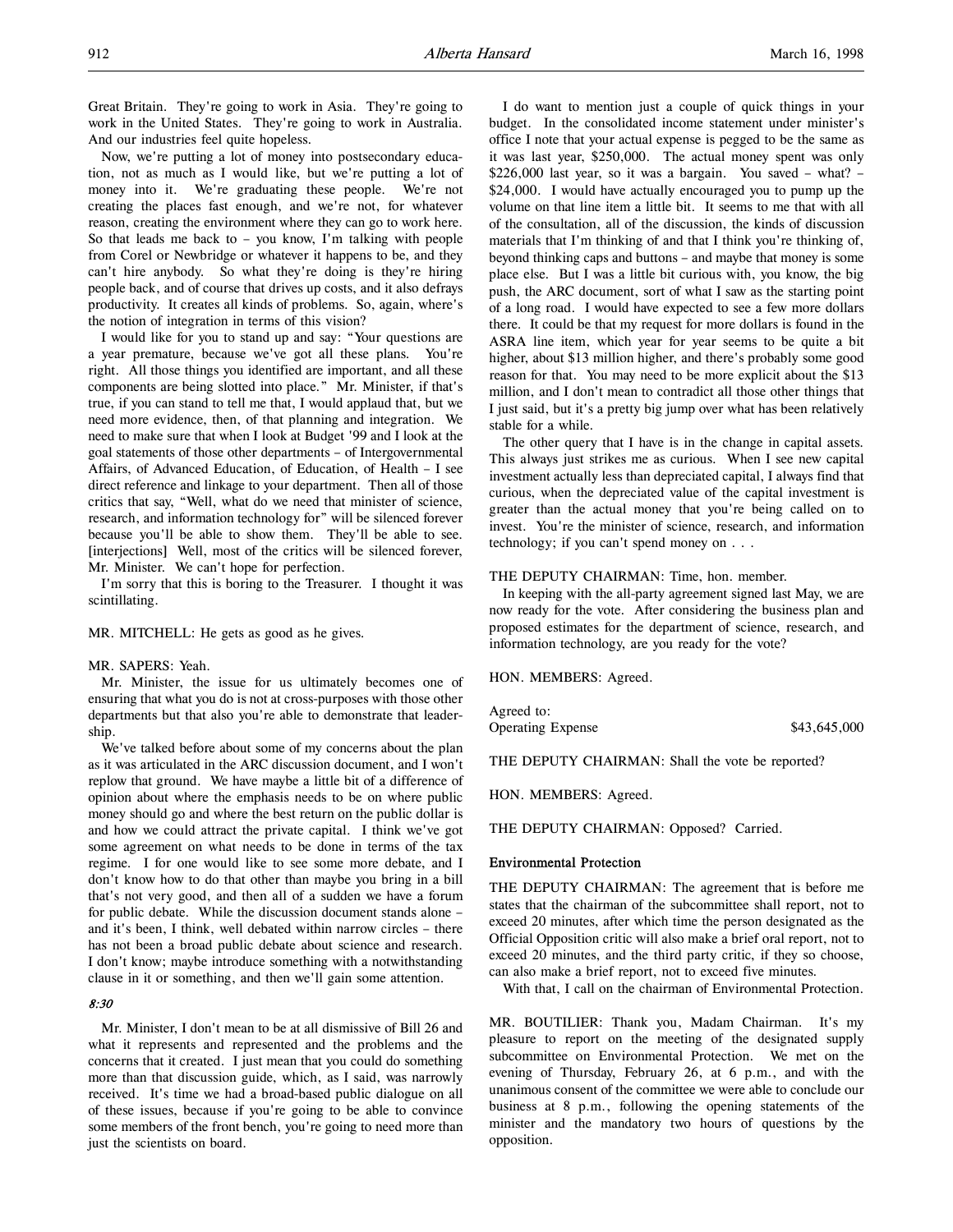The committee was comprised of 12 members: eight on behalf of the government, three representing opposition Liberals, and one representing the New Democratic Party. The hon. Minister of Environmental Protection and several of his senior officials from his department participated in providing some detailed answers to some very good questions. The deputy minister, Jim Nichols; the acting director of finance, Ray Duffy; the assistant deputy minister of forestry, Cliff Henderson; the assistant deputy minister of natural resources service, Morley Barrett; and the assistant deputy minister of environmental service, Doug Tupper, were all there helping and answering some questions through the minister. The members of the opposition had the opportunity to ask questions of the minister with respect to the '98-99 budget estimates. I would like to thank members from both sides of the House for their co-operation in making the meeting run very efficiently.

We covered a great many topics during our evening of questioning. I'd like to give you a brief overview. We heard from the minister about Environmental Protection's business plan for 1998- 99. It builds upon the key directions and initiatives outlined in previous budget plans and puts the department in a position of strength to enter the next century. In more relative terms the business plan sets Environmental Protection's course for the next three years.

The minister reaffirmed his department's commitment that the Department of Environmental Protection's business plan dedicates resources to the efficient, effective, and responsible delivery of the ministry's core business. These are the wise management of Alberta's renewable and natural resources and the management of environmental hazards that may pose risk to people, prosperity, and resources. Additional objectives of the '98-99 business plan are to reduce overlap through regulatory reform, to continue to emphasize the harmonization of environmental management roles and responsibilities between various orders of government, and to implement strategies to manage the increased volume of environmental assessments generated by the economic growth in this province.

The 1998-99 business plan will also incorporate the issues identified at the September Growth Summit. Specifically, it will pursue the objective that development must consider environmental and social values, not just economic. The minister was very clear in his remarks that his department is committed to the ongoing pursuit of this objective.

In real dollars for the 1998-99 fiscal year Alberta Environmental Protection's budget will be \$292 million with a staff component of 3,157 full-time positions. The ministry's consolidated expense budget includes a reduction of \$16.2 million and 169 fulltime equivalent positions. These reductions were identified in last year's plan as well. The department continues to restructure and look for new and better ways to do business. Recently the department reduced from four assistant deputy ministers to three, and this is down from the 10 ADMs that the department had at one time.

The department's resources are also being better positioned to meet the challenges of environmental management and to support the Alberta advantage. Alberta has \$20 billion of capital investment in major projects on the books, all of these requiring approvals and assessments. These projects have put pressures on Environmental Protection which have resulted in an additional \$2 million being budgeted to ensure that reviews of assessments and other regulatory components occur in a timely and efficient manner.

The department has also been engaged in streamlining regulations and harmonization agreements with the federal government. Recently the minister signed a national environmental harmonization accord and three subagreements. The accord commits the federal, territorial, and provincial governments to work in partnership.

In addition to the questions on fiscal issues, the minister also fielded questions on other topics. The minister was asked about staffing levels, Dutch elm disease, fish management operations, and water quality. I can say from my experience in listening to the discussions that the issues and topics surrounding Environmental Protection were broad and varied and every part of our lives was covered, in fact, during that discussion. This is an overview of some of the issues that were discussed, and I would encourage all members of the Assembly, in reviewing the meeting, to consult the *Hansard* for Thursday evening, February 26.

In closing, Madam Chairman, I would like to thank the minister, his officials, and members from both sides of the House for a very informative session. That is my report.

### 8:40

THE DEPUTY CHAIRMAN: Thank you, hon. Member for Fort McMurray.

MS CARLSON: Madam Chairman, could I just clarify? Do we have one speaker on this issue, or are we allowed to have more?

THE DEPUTY CHAIRMAN: You could split it if you so desire, but you have up to 20 minutes.

MS CARLSON: Okay; then my colleague will start.

THE CHAIRMAN: Okay. Edmonton-Calder.

MR. WHITE: Thank you kindly, Madam Chairman. First of all, I'd like to clarify. There are two areas that I'd like to deal with this evening. One is forestry, which I'll deal with second. The first area is solid waste management, and one area in particular has an archetypical solid waste management problem in the province of Alberta that does not seem to be able to be solved. It's in the Pine Lake area. One of the members opposite at least will know precisely where it is and the problems that are inherent in that site.

This particular site is one of those engineering marvels that's called a perched water table. Someone in a much earlier time, in the '80s I believe, decided that this particular site for this particular region – this was where the site should go, and they simply will not give up. It is the classic worst case scenario.

The object of the exercise of a solid waste management site is to have a site that fully and completely contains solid waste such that any leachate in the future does not go into the substrate, is not disseminated throughout any aquifer or any surface water such that you get contamination in a broad range, such that any contamination of the site is contained in the site.

To do that, normally one would choose a site that is an area that would have a great deal of natural clay, clay being the only substance on Earth when water entrainment in the microscopic entity – it's kind of difficult to explain in this forum, but I should do it nonetheless. The water entrained actually goes into and forms a chemical bond with the soil such that it expands. When that happens and the soil is fully expanded and fully saturated, then no further water can in fact go through. That is the fundamental constituent of a clay liner.

Now, this particular site has a clay liner and then another clay liner and a water collection system between the two. Before any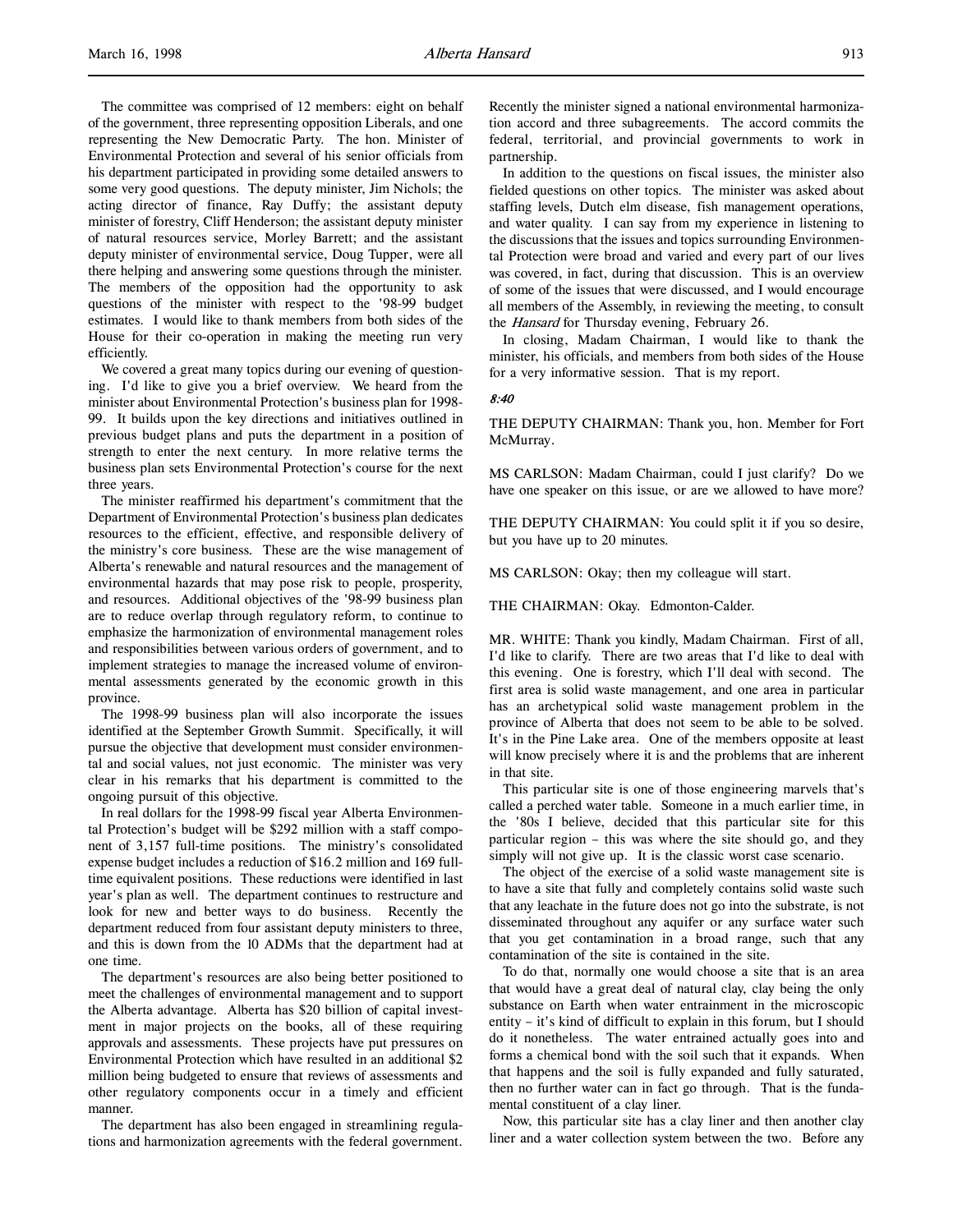material was put in, the landfill filled up. It was first thought that, yes, that was just surface runoff. Okay? The fact was that there could not be that much surface runoff. So after a number of years, they decided: well, we'd test this; we'd pump it down. They pumped it down, and they found there was some – how many litres? – 1,500 to 3,000 litres per day coming up through the bottom of this clay liner. Now, this is an imported clay liner which is found over a perched cell of water, water that is higher than the water table and is obviously filled by some substrate that is pressurized that fills the substrate.

Now, this is the classic worst case, I say again. Whenever water can go up through a substrate, through any kind of material, the water can then go down through it and disseminate. Either you put garbage or some contaminant – because we have to assume that it will be a contaminant – it comes up, fills up, floods over, and it is now surface water. In the other case, as aquifers sometimes do, if in fact there's a negative draw on this perched water table, which does occur in surficial geology now and again, it would draw this substrate down such that you would have the leachate drawing down into the substrate and disseminated who knows where. There isn't any really accurate way of telling where it goes, unless of course you put some charged ions on it. Well, there are a number of ways of doing it, but it's exceedingly expensive, and in fact what you want to do is protect against this.

Now, as far back as I think 1992, if memory and notes recall, in April of '92 the county's development appeal board stated:

After hearing the evidence, the Board is of the opinion, that this site, without extensive engineering, would not be suitable for a landfill.

Yet it went ahead with a landfill. They double lined it with a clay liner, which has proven to be leaky. The solution as of today – and they're going to hearings within about a week, I believe – is that now they're going to mechanically line this.

Well, that is classically not the right way to do it. A liner is the last line of defence. A liner is something you put in, say, for just extra insurance so as to not contaminate. Well, this is on a perched water table. I mean, it's a spring by any other term, and you don't put landfills on springs, and after it's found that this landfill is producing water, you certainly don't put a liner on it to try and contain it. Now, somebody in the department has to say, "Enough is enough is enough; this is folly," and those that are putting this upon the environment – it's the worst of a bad joke in the engineering business. Quite frankly, the minister should put a stop to it immediately. Enough said about that particular landfill. Hopefully, there aren't others that are as bad as that.

Now, in the few minutes remaining that I'm going to take, I want to talk about a document called the Alberta Forest Legacy, this simple little document which is the culmination of and the policies from here to the near future for what the department's idea is of how to proceed with the development and the control of development of the lumber industry in the province of Alberta, which in fact is a very, very large industry. This is a pittance of what should and could be in a policy. There was a perfectly good document published – some 800 volunteer hours went into the document – that preceded this document and was filed some 16 months ago, I believe. This cannot be and should not be the sum total of what the department believes is the case: the implementation framework of a sustainable forest. This is a travesty. This is certainly not the kind of thing that any self-respecting department and the people in it would put forward.

Madam Chairman, I will take my seat now and will again and again and again voice my displeasure as a member of the opposition and as a practising engineer that this is not the kind of thing that is required in a progressive province.

Thank you.

MS CARLSON: Madam Chairman, I'll just carry on with the discussion of the estimates. There were a number of questions that we didn't get to last time, although I'm happy to say that the minister and his staff did an excellent job in responding to us when we were in estimates the other day.

I'd like to pursue the privatization of provincial parks and recreation areas. Going back to February of 1998, in the opportunities flyer No. 11, Mr. Minister, your department sought tenders to take over the complete operation of 20 provincial recreation areas, with deadlines for most of these tenders coming by the end of February, with the exception of a couple of them. Tenders were then also sought for the following nine provincial parks, being Garner Lake, Tillebrook, Moose Lake, Whitney Lakes, Big Knife, Park Lake, Wabamun Lake, Hasse Lake, and Wyndham-Carseland. In the case of five of these parks they were marked with an asterisk in your flyer. It states that the opportunities there include the complete management of the site and that the private sector will be given broad operational flexibility in support of greater economic and long-term viability. For the other parks the scope for the private sector was more limited.

So my question here is: precisely what are you talking about when you talk about broad operational flexibility in support of greater economic and long-term viability? I think there's a lot of people out there who are currently using those parks who would like to know what that means in terms of what's happening in the parks in their area. Also, has the future of these recreation areas and provincial parks been determined? How many of them are going to close completely? Could we have a list of those? How many do you think are going to close completely? Could we have a list of those? How many will go into operation for a private group?

#### 8:50

Mr. Minister, there's been a problem with all this parks privatization process in terms of us getting timely information and accurate updates. There seems to be three or four flyers and other pieces of information floating around at the same time. So if you could share that information as it's available, I would appreciate it.

Can you tell me what the future plans are for Garner Lake, Moose Lake, Park Lake, Wabamun Lake, and Hasse Lake? What about the parks in northwest Alberta: Moonshine Lake, Queen Elizabeth, and O'Brien? It looks like Queen Elizabeth may have a designation change, or we may see a greater range of facility uses in there. Particularly people in the area around Queen Elizabeth and O'Brien are very worried about the possibility of all-terrain vehicle tracks being put around those lakes and around the parks. Could you share that information with us, please?

We're also really quite concerned at the loss of public amenities. The value of the park recreation areas for the local population, particularly those in the northwest, is really high. There was a lot of concern expressed when I was up in northwestern Alberta about what happens to the local population in terms of where they can go for their recreation needs if these parks are closed or changed to the kind of format where they can't be used for family camping.

As you know, Mr. Minister, in that part of the province there isn't a whole lot to do on weekends. To come down to Jasper is a six-hour drive or more. Plus, with the kinds of fees that people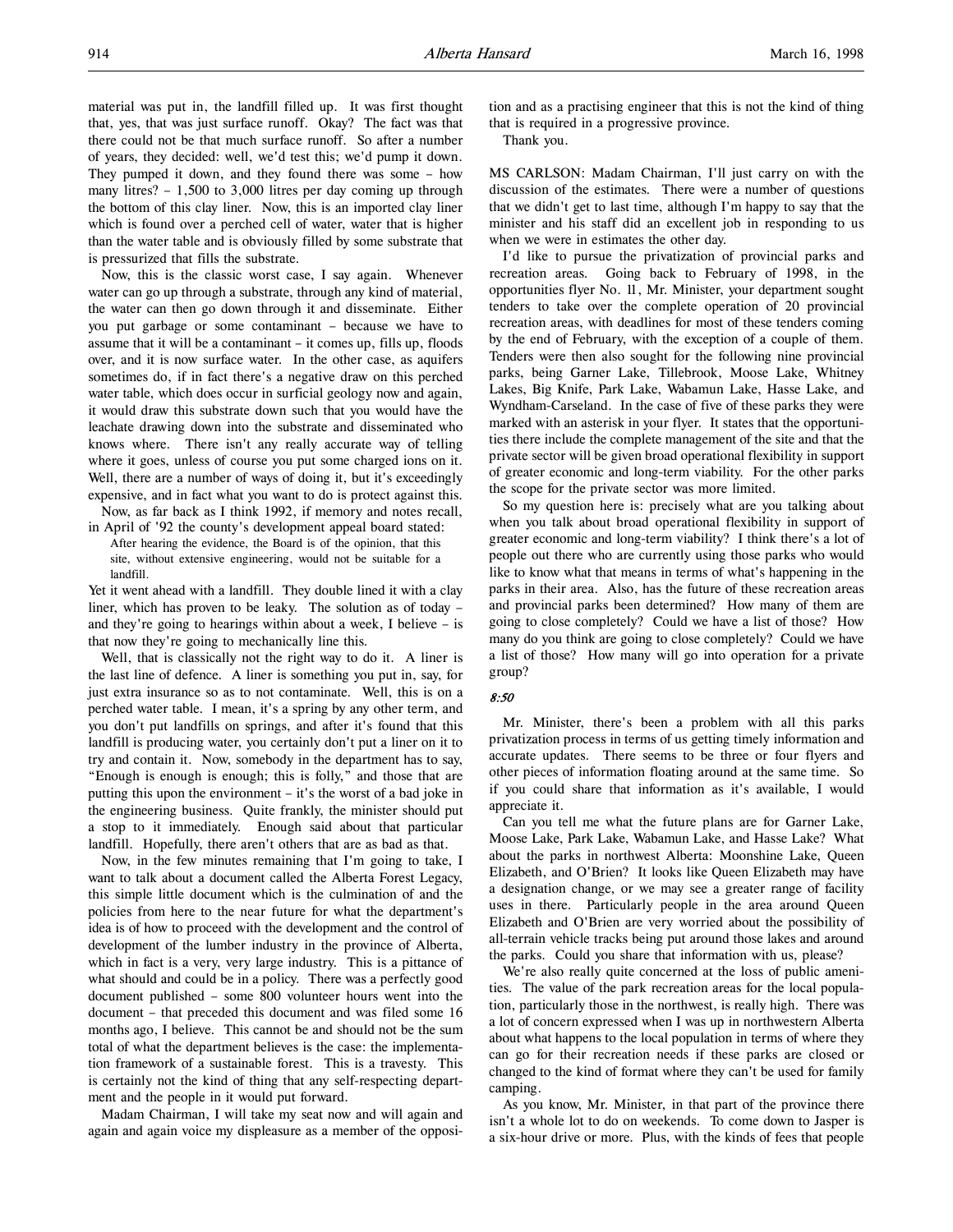have to pay to get into those parks, they're really priced out of the normal operating budgets for most families, particularly for a weekend. By the time you drive down there, you practically have to turn around and drive back. So having these local parks close by is very important to the people in the community. They provide a great and needed source of recreation, and the communities certainly feel that they are not being treated properly with any possibility of those parks being gone.

In addition, a number of people up there, including some of the local municipal politicians, expressed their concern about the resources that are taken out of northwest Alberta. They see oil and gas and trees coming down those highways on a regular and consistent basis, and they see very little in terms of government dollars going back into the community to help support it. So they think it's a very fair exchange at a very minimum that they be allowed to keep their provincial parks operating in the kind of capacity that they have right now.

As well, the possibility of closing any of those parks has a real downside in terms of tourism in those areas. They are stopover points on routes to destinations in other major parks and to Alaska, and to not have those people stop in those parks and therefore gas up and buy groceries in the local neighbourhoods is going to have a considerable impact on the local economies, particularly during the spring to fall time period. So if the minister could address those issues, I'd appreciate it.

Next I'd like to move to well site reclamation criteria. We'd certainly like a copy of the full well site criteria. Certainly there's been an official from the surface rights group that has requested the criteria in January and still has not received them, in spite of the fact that they attended several workshops. So I would suggest that the minister take a look at those people who have asked for the information and supply it to them. We also have a lawyer who has the same problem. They requested the criteria and haven't received it. So we'd like it, and several other people who have requested it would like it. If there's going to be a holdup on that, if the minister could tell us why that's occurring, I'd certainly appreciate it.

I'd like to go back for a moment to some of the comments that you made during your answers and opening comments when we were in estimates the other day. You talked about assessing penalties when you find people that are abusing the environment, but, Mr. Minister, I find the reverse to be the truth in this particular situation. In fact, your department very seldom if ever assesses penalties, and in some cases I think it would be the right thing to do.

When people are abusing the environment or circumventing the rules or out-and-out breaking the rules, why is it that you don't use the capacity that you have in terms of assessing penalties and let people see that there is going to be some sort of feedback for that kind of a response? Definitely we've seen, just in the past two months, several issues that I brought to your attention where people have literally broken the rules in environment yet have had absolutely no implications as a result of that. What that does is show to other people that there are no penalties attached to breaking the rules in this province in that regard, so those unscrupulous people who don't want to abide by them have no reason to even consider doing so. If you could address that in more detail.

I know that you try to resolve the situation whenever possible, but, Mr. Minister, it doesn't take 16 or 18 months. It doesn't take breaking the same rule five or six times. It doesn't take people starting up machinery and digging trenches, before the Environmental Protection people have even left their property, in an area where they've been told not to dig for you to see that there are some cases when penalties would actually, I think, be a real deterrent and would be something that we could use as an example of what happens when people do break the rules.

You talked about development being a key principle of your mandate. Truly I think environmental protection is a key principle of the mandate. I'm wondering how you put those two together without having environmental quality compromised. We've had lots of discussions about mitigating damages over the years, and I say that's fine, but the thing that mitigating damages doesn't take a look at and that development as a key principle doesn't take a look at is the cumulative impact of all of these things on the environment in this province. I'm wondering if you could address for me, specifically, how you account for the cumulative impact of all of these different development projects that are going on around the province in terms of maintaining the integrity of environmental protection. I don't think that's something that you've ever answered, and I'd certainly like to have your thoughts on that.

We've seen a mass exit of a number of very technically expert people from your department over the last three years. A lot of them had a great deal of knowledge and a long history with the department and did an excellent job. I'm wondering now how you think you can ensure that you have enough technical expertise to properly evaluate situations as they occur in the province. I don't think you do. We have a difference of opinion on that. Could you elaborate on what you're using to evaluate the level of technical expertise you have now and why you think it's going to be enough? If you think that if you run into a problem, you're going to contract out expertise, then fine; let us know. If you could give us that information, I would appreciate it.

I'd also like to ask you a question about logging on grazing leases. Under what circumstances is logging allowed on public land, and what process do the leaseholders have to go through with the department in order to get logging permits? Where does the revenue go, and how do you determine whether or not it should be allowed? We have that situation that I talked about last week on Logan Ridge where there was a site that was being designated under special places on the very day that the bulldozers went into the site. Now, some of those trees were more than 130 years old, and certainly we think that there was every reason to consider that, aside from the fact that few people knew you could log on public land. So if you can give us what the criteria are, how people go about getting logging permits to go in and clear-cut that land, I'd certainly appreciate it.

I want to move on now to a fish rescue that Trout Unlimited did back in 1997. The rescue actually happened on October 14, 1997. Trout Unlimited Canada volunteers conducted a fish rescue in the main diversional canal for the Bow River irrigation district near Carseland. The operation was to rescue fish left stranded when Alberta Environmental Protection, who are the operators of the canal, shut off the flow to the canal on October 14. The Trout Unlimited volunteers wrapped up the rescue efforts early because a forecasted long cold spell will cause the canal to freeze and then complicate further rescue efforts. Although more than 16,000 sport fish were rescued during this operation, it was certainly obvious from the high numbers of fish left that the majority of the sport fish that entered the canal were not going to be saved. Even on the final day of the rescue capturing fish was not a problem. Counting and transferring captured fish to the river as fast as they could was the biggest limiting factor in terms of the number that they rescued.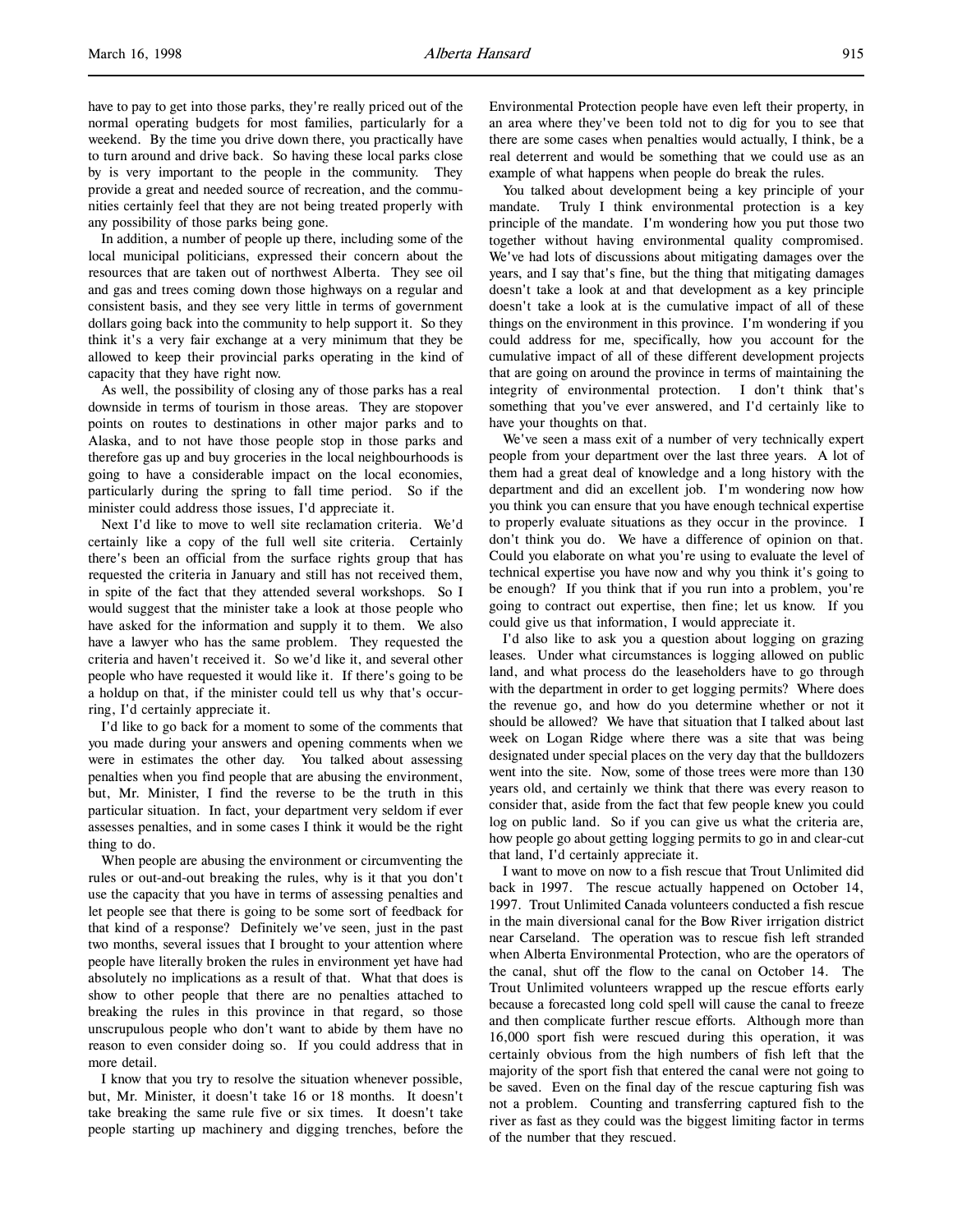# 9:00

My question is: how could this happen? Here we have a fish crisis in this province from a sport fishing perspective, yet what the department is doing in some of these irrigation districts causes a huge problem. So if the minister could address that for me, I'd appreciate it.

Thank you.

THE DEPUTY CHAIRMAN: After considering the business plan and proposed estimates for the Department of Environmental Protection, are you ready for the vote?

HON. MEMBERS: Agreed.

THE DEPUTY CHAIRMAN: Opposed?

| \$265,646,000 |
|---------------|
| \$8,159,000   |
|               |

THE DEPUTY CHAIRMAN: Shall the vote be reported?

HON. MEMBERS: Agreed.

THE DEPUTY CHAIRMAN: Opposed? Carried.

### Family and Social Services

THE DEPUTY CHAIRMAN: The hon. Member for Calgary-Bow.

MRS. LAING: Thank you, Madam Chairman. The designated supply subcommittee on Family and Social Services met for approximately three and three-quarter hours on the morning of March 2 to review the business plan and budget estimates for the Ministry of Family and Social Services.

The review began with the Minister of Family and Social Services providing a summary of the estimates and the business plan. The ministry's 1998-99 budget is increasing by more than \$16 million to a total of \$1.37 billion. In addition to the bottom line increase, the continued success of the welfare reforms also allows the ministry to reallocate a further \$40 million to highpriority areas. The minister's budget review covered each of the major program areas of the ministry. As part of the business plan review, the minister committed to working closely with communities and other ministries to clarify the mandates, roles, and responsibilities of all program areas.

The minister without portfolio responsible for children's services provided a brief summary of the work that communities across the province are engaged in to redesign a service delivery system for children and families in Alberta. The minister without portfolio also reinforced the government's commitment to continuing the early intervention program with a budget of \$17 million.

The opposition subcommittee members were provided with two hours to ask questions and receive answers from the ministers. After the first hour the government subcommittee members were given an opportunity to ask their questions and receive answers. The opposition subcommittee members then had another hour to pose their questions and receive answers. The opposition members asked a significant number of questions related to the business plan document as well as specific questions covering the

budget estimates. There were probably well over 75 questions asked by the opposition members.

The business plan questions dealt extensively with the ministry's performance measures as well as referencing its vision, goals, and strategy. The ministers attempted to answer many of the questions at the table. This was somewhat difficult given the large number of questions asked and the fact that the questions were often part of a long list. The nature of the questions led to many good explanations of the ministry's program and the plans being put in place to meet the needs and expectations of Albertans in these areas.

The minister identified programs such as supports for independence, where the business plan has been successful in helping individuals achieve varying levels of independence through its emphasis on education and job readiness preparation. At the same time the ministry has responded to programs that require additional resources, such as those aimed at finding forever homes for at-risk children and meeting the needs of developmentally disabled Albertans. The ministry has also worked in partnership with the federal government and other departments of the Alberta government, such as Advanced Education and Career Development and Health, to create a new program aimed at providing health benefits for children of low-income earning Albertans. The minister committed to reviewing the questions and providing written answers to any of the budget and business plan related questions that were not answered during the meeting.

The government members also asked questions, although their questioning was limited to a main question and two supplementary questions, which were then answered by the ministers.

### [Mr. Shariff in the chair]

As a subcommittee chair I would like to make the suggestion that in the future all agreements on procedure should be in writing to ensure compliance.

Finally, I would like to thank members of the subcommittee for their contribution to the review of this ministry's Budget '98, Agenda for Opportunity business and budget plan.

Thank you.

THE ACTING CHAIRMAN: The hon. Member for Edmonton-Ellerslie.

MS CARLSON: Thank you, Mr. Chairman. There were some questions unanswered the last time this department was up for debate in estimates, so I have a number of issues that I'd like to see addressed. I'd also like to comment that we don't have any answers yet from the estimates of March 2. Now, that's quite a long time ago. Certainly, we would think that before anybody would be expected to vote on estimates, we would at least have had an opportunity to read over the other questions that supposedly should have been answered, because it's impossible to make any kind of decision with the lack of information that we've had. Hopefully, the minister will address that.

I need a few other things clarified. One of them is the dollars that are directed by the federal government to the SFI recipients through the national child benefit program. My problem with that is that these moneys are going to be deducted now from the provincial SFI payments, so what that means is that the net benefit to the families is going to be nothing. There will be no reduction, but there isn't going to be any benefit. Now, I don't think that's what the federal government had in mind when they came out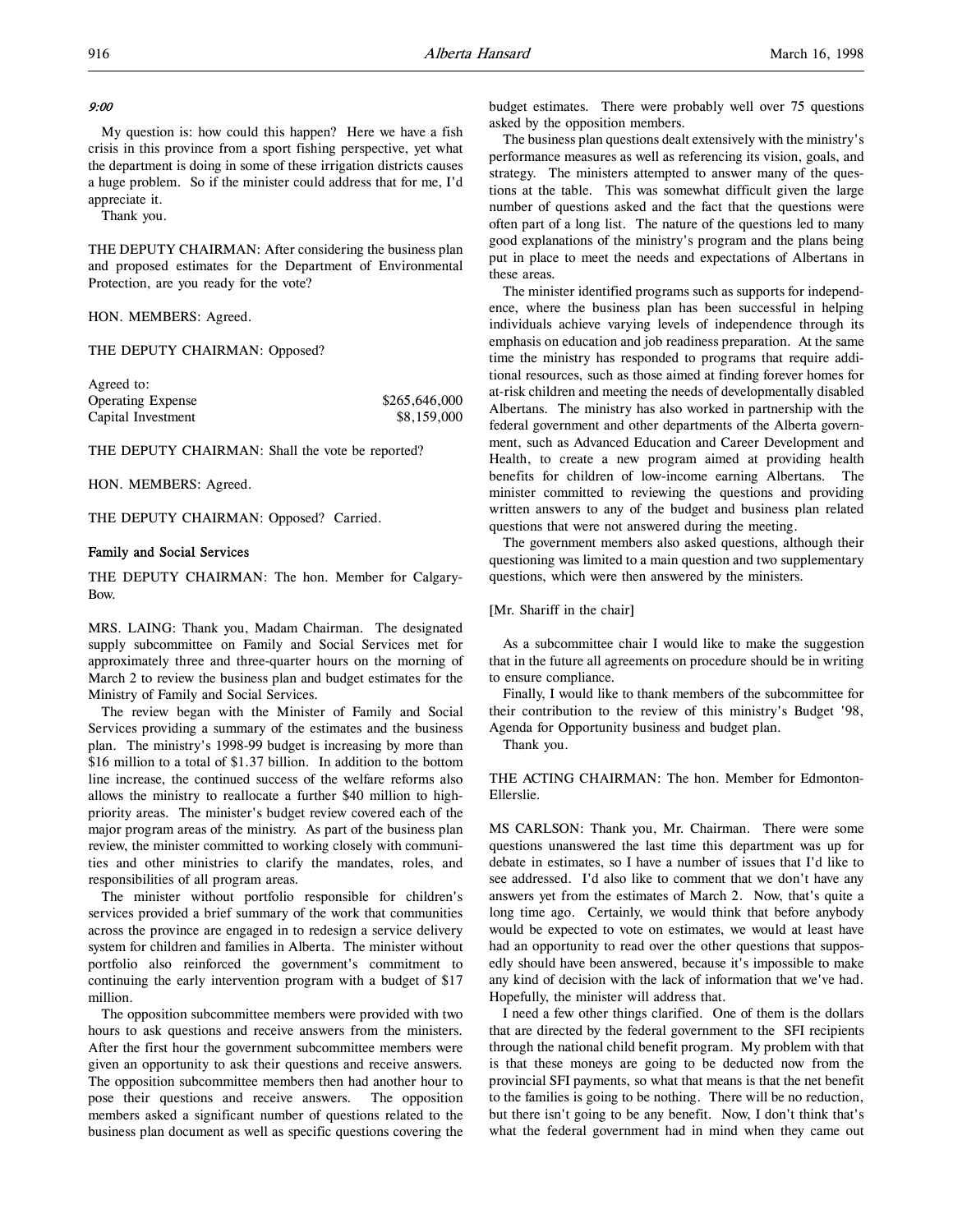with the national child benefit program. I think their intent was nationally to benefit the children, and certainly that isn't happening in this province. We've had a number of questions in the House on this issue and a lot of concerns raised on this issue outside from constituents, from people throughout the province.

I wonder how a government that is supposed to be the conscience of the people could, with all due respect, possibly promote a program like this. How do you ever think that children are going to be benefited in the long run in a province where we're supposed to be getting good health care, good education, and a good head start for all of these young people when you're not putting the money back in their hands? Most of these parents use this money very well. They use it to feed and clothe their children. I don't think that's too much to expect, that they would take the money from the national program and also use it to feed and clothe their children. So I want the minister to respond specifically to this question and tell me why he thinks his government should be able to get away with pocketing this cash rather than putting it in the pockets of the children.

Also, I was led to believe by the minister's response to the other opposition leader's question on March 2 that the AISH program was not included in this. So if he could clarify if this is true or not. Does this mean that families with parents receiving AISH will realize a dollar benefit from the national child benefit? I think they should, Mr. Chairman. The AISH dollars that they receive are limited. Certainly, the cost of raising a child while you're also on AISH is very hard to do. You can only make a dollar stretch so many ways, and definitely they need the extra dollars. If you would, on the one hand, give it to AISH recipients, why wouldn't you, on the other hand, give it to people who are receiving SFI benefits? It doesn't seem to make any sense. They're both poor sets of people. They're both people who are trying to raise their children in a responsible manner. I can't see how you can say yes to one and no to the other. So if the minister could justify that, I would certainly appreciate it.

Also, how is early intervention program money allocated across the province? I certainly have a question about that.

MR. SAPERS: So do I.

MS CARLSON: So does the Member for Edmonton-Glenora. If he has an opportunity, I'm sure he will get up and pursue that line of questioning.

My line of questioning is on the new funding models. I want to know: is it true that each region is provided a sum of money according to population and risk factors? Then what are the risk factors that are being used, and how are they being weighted? I think that's important for us to know. If you compare it to the kind of funding models that we've had in Health, we've seen very unfair biases happening in some regions.

### [Mrs. Gordon in the chair]

I'll speak specifically to the Edmonton region in this regard. While Edmonton is a feeder hospital for all of northern Alberta, our funding capacity is based on population, which is completely unfair because we're treating a great deal more of the population than just those who live in Edmonton. Is the same happening here in this program? If risk factors are weighted in an unbalanced regard or other factors that are occurring in regions are not properly taken into account . . .

MR. SAPERS: They dropped it.

MS CARLSON: That is a problem. My colleague tells me that they dropped it. Well, that's a problem, because we have to ensure that we're getting enough money into the hands of the people where it's required.

# 9:10

The minister in estimates said that the money was divided over the province program by program, but a letter from his office to Anne McLellan's office in December of 1997 explains that the money is given to each of the 18 child and family services regions. So which one is it? We seem to have contradictory evidence from what the minister stated in estimates and a letter that has been sent out to the federal minister. I think the people of the province certainly deserve a clarification of that. If you could do that, I would appreciate it.

So faced with a number of programs that meet the requirements for funding, how is it determined which program receives money? Once again we have a very small pie and a very large need. Is money not used in one region, as we can see that it is forecast to underspend in a year, transferred to a region with too many good programs to fund with their limited dollars?

This is a problem even that I encountered when I was most recently up north in the Peace River region, where one region had extra dollars that they could have spent in any number of ways that would have directly benefited the children in the area, yet because of the rules brought down by the provincial government that target how the spending can occur, they couldn't do it. So, Madam Chairman, in that regard, it looks like they're going to have to turn the money back to the province. That's too bad, because they do have a great number of children in need in that region, and certainly they've got a number of ways that they could better spend that money than have it turned back to the GRF here in the province.

So if the minister could answer those questions, I would appreciate it, and explain to us why it is that they have earmarked those dollars in such a way that no region can come back and say, "Look, we need the money, but we don't need it specifically in this program; we need it in that program," and have some sort of flexibility in the system that they've got. I think that would be a reasonable expectation, because children and programs don't all fit into pigeon holes. There are variations; there are differences in needs. There can be differences in needs from one year to the other. I think the minister should acknowledge that and have a method to address that.

How can the transfer of responsibility for children's services be handed over without everyone involved having a chance to read the Coopers & Lybrand study? Certainly I'd like to read that study, Madam Chairman, and I think everyone in this House would too. Before having that information in our hands, I think it is irresponsible to be moving forward. In a verbal response in estimates the minister talked about the report having made recommendations about the transferring of responsibility. Well, why won't he table those recommendations in the House, give us the whole study, and let us take a look at it? In fact, what is he hiding in that regard? Certainly if there are recommendations, certainly if he's moving forward on them, people who are affected by them and people who are advising people who are affected by them should have an opportunity to review them and have some input.

Given the fact that the authority boards are to be appointed in two weeks, I think the release of this report is vital to those people who need to make those decisions and who are going to be living by these guidelines and rules in a very short time. I just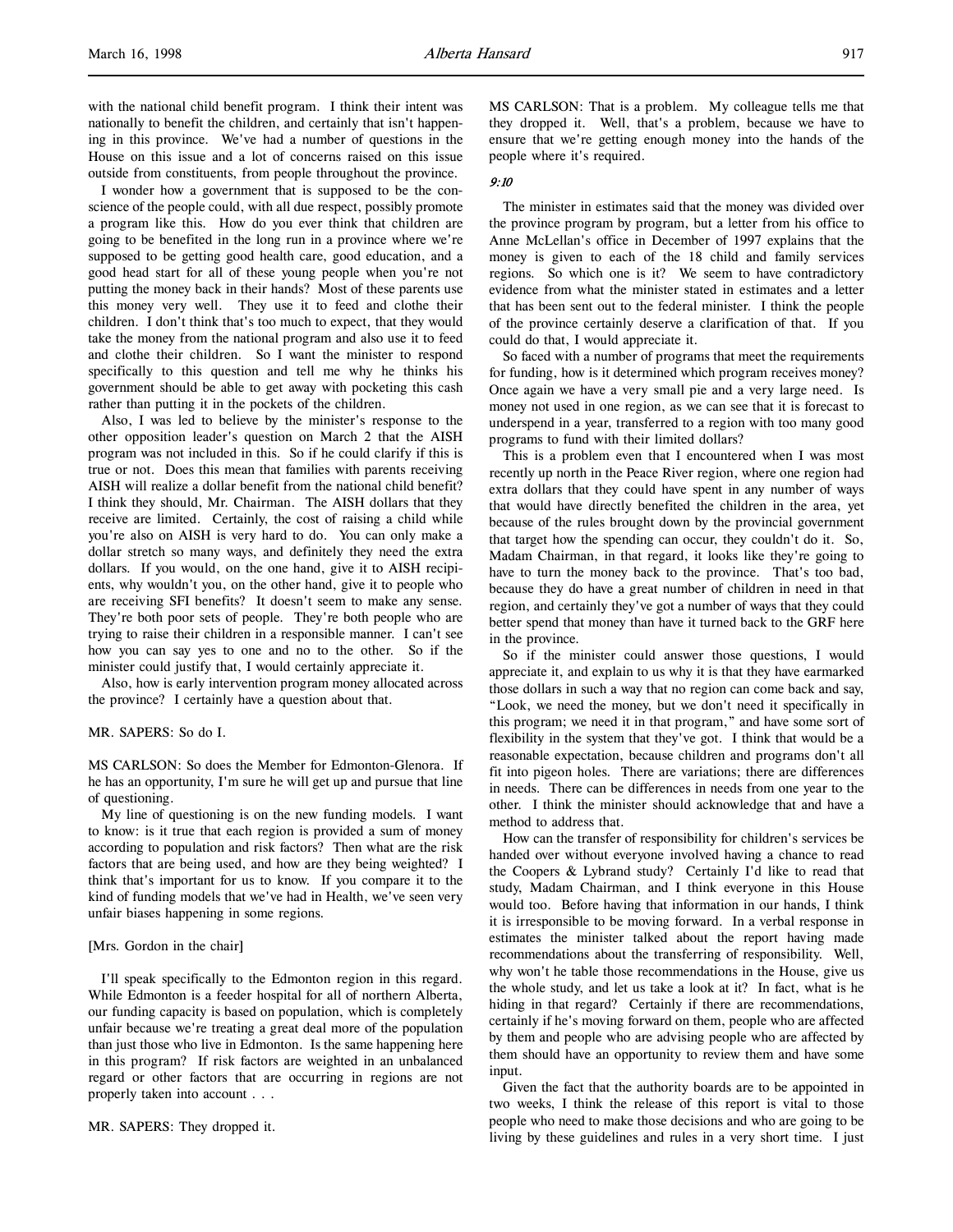don't understand the minister's bullheadedness in this regard. It is in fact irresponsible of him not to be addressing this. Could he please table that document? Could he at least, if he won't do that, give us the recommendations?

The minister also talked in estimates about the department not predicting a high level of residential care placements for children next year. That's all he said. He didn't go any further in terms of explaining why this is happening, so I hope he'll be able to do that before we have to vote on these estimates. Our question with regard to this is: do the children needing care really have different needs, or is this a result of a department decision to simply not place them in residential care? Certainly that's a question of critical importance to us, Madam Chairman, and we'd like the answer to it. I think this is a result of the department decision to simply not place them in residential care, and we'd like to know why. So if he could clarify that, I would appreciate it, and we would like the information expanded in that regard.

Now, the department performance measure on the number of children in care free from abuse has been commented on extensively in the House by my colleague from Edmonton-Riverview. My question in that regard is: what information does the department have and what tracking is the department undergoing to determine the number of children abused in the province? This is an issue I think of critical importance to people on both sides of the House, Madam Chairman, and I think he should be prepared to share that information. Is there a child abuse statistic? Are you tracking the information? If so, why don't we have it? I think it's information that's very relevant for everyone who cares about children in this province. Is this something that is included as an indicator or a performance measure for the health of Albertans? Certainly healthy children, children who are free from abuse, is a critical factor in the overall health of this province and in the health of the future of this province. So if you could give us that information, I'd appreciate it.

We'd like the same information for family violence statistics. There's a horrendous social cost, an emotional cost, and at the end of the day the only cost this government cares about, a financial cost, when we have families that are abused and children that are abused, Madam Chairman. So if he could address those questions, certainly we'd like to know.

I'm wondering where the minister is going in terms of integrating the services of Family and Social Services with Education, Health, and Justice. These are all related issues when you're talking about children. There's a great deal of overlap. There's a great deal of potential duplication. There's a great deal of streamlining that could be done to ensure that the needs of the children come first and foremost in the eyes of all Albertans, that the services and the targeted money get directly to them, and that there is a co-ordinated effort from all these agencies to make sure that all their needs are met, not just on some sort of piecemeal basis.

Once again I'll come back to cumulative impact. The cumulative impact of not highly integrated services on these children is horrendous. You can't just piecemeal address an education concern with a child and leave aside the fact that they don't have enough food or clothing or that they're going home to be beat up every single night. I think those are issues that need to be addressed. Could the minister tell us what he's doing there?

He stated in estimates that the regional authorities are to have the same performance measures as the department. I'm wondering if it wouldn't be more fitting to have a new set of performance measures developed by the community and by the Albertans that have painstakingly shaped the new delivery of children's services. What we need here are performance measures that reflect the new model of services for children. This certainly would seem to be the most fitting and the most appropriate follow-through in the redesigned process. How is the minister intending to address that? We would like to have that information, and certainly those people who have put in such a great deal of time and effort and emotional cost to shaping these new delivery services would like the answers to those questions too.

It's my understanding that the funding model for children's services was to be presented to a private sitting of the standing policy committee for community services last week. Would the minister confirm that, please? It's difficult to vote on this budget when we haven't seen the funding model. Once again, why a private sitting of this policy committee? It would be so much more effective if these were all-party committees and the information was open and available to everyone. Standing policy committees are not funded by the government to be private policy committees of the government. They're funded by the government to be policy committees that are open to all parties, that are open and accessible to all people in this province so that proper decisions can be made. Too bad in this province they're not. Too bad they're used as private committee meetings. All those taxpayer dollars are going for private meetings when you could easily be having those in your own caucus offices.

MR. MITCHELL: I wonder if one of those reviewed Bill 26. We're sure not getting our money's worth.

MS CARLSON: I'll bet one of those standing policy committees reviewed Bill 26, and I would say that definitely we're not getting our money's worth in that regard.

So that's a problem, Mr. Minister, and I'd like to know how you're going to address it. How can we vote on these budgets when we don't have any of this information? We can't see it because we can't get into a private standing policy committee meeting. It's pretty tough to do.

Certainly this budget and this money means little for children's services when we have yet to see how it will be handed down to the regions. Regions want to know this too, Mr. Minister; you know this. For some reason you're sitting on the information and you're not sharing it. Is that because you know they're not going to be happy with it? I think that would be a question we'd like answered too. This is a process that has been five years in the making, and it has involved hundreds and thousands of Albertans. Things have been very rushed at the last minute, and certainly we've seen a very tight-lipped process around here. I think the people in the province deserve more than that. Certainly they deserve to know what's been going on, how this money is going to be spent, and how it's going to affect them region by region a day before it happens, not a day after. So that's a problem.

### 9:20

The minister has not clearly answered all of my colleague's questions on what will be done with the savings realized through the elimination of day care operating allowance. Now, the minister has stood up in this House day after day and said that they're really not cutting back the funding, that it isn't going to impact anybody, but I'll tell you, Mr. Minister, I have had many, many, many people into my constituency office who are middleclass Albertans, who have no choice but to have two people in the family working, who are going to be drastically hit by this reduction. So what does that mean? That doesn't mean that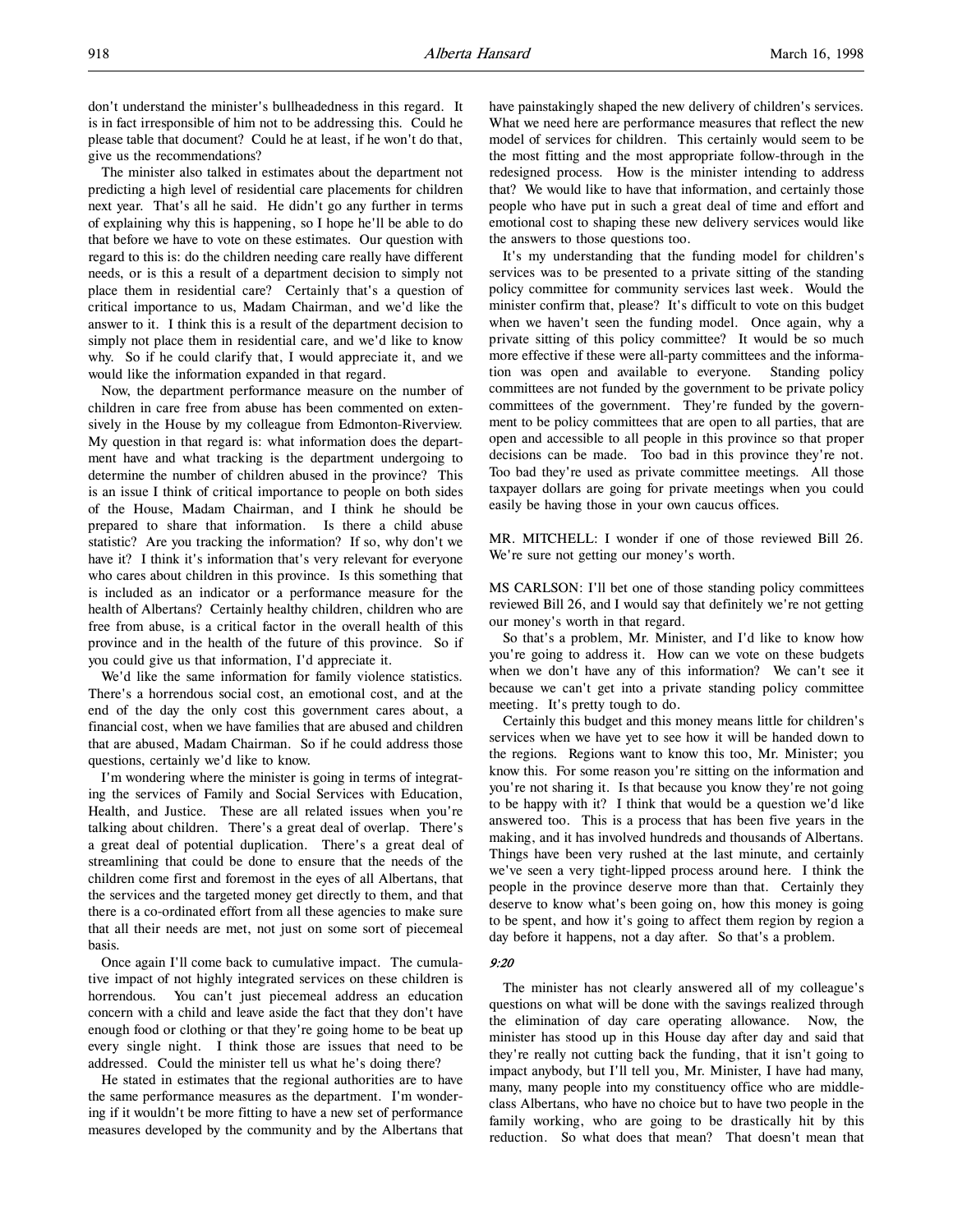they're going to have to postpone trips overseas this winter. What that means is that they're going to have to reduce their family operating budgets. They're going to have to cut back on food, on clothing, on recreation and leisure for their children – not for themselves, Mr. Minister, but for their children. These things significantly impact them.

Maybe he lives in an economic stratum that's not going to be impacted. Maybe he has the ability to have a stay-at-home mom who can take care of his children, but not everyone in this province has that luxury. There are many kinds of families who are operating and trying to make ends meet in this province, who need that operating subsidy, who are not going to get it, who are going to have to face increased fees as soon as this policy goes into place. That will create a hardship for them. The minister refuses to acknowledge that. I invite him to go and visit some of these day cares and talk to some of these middle-income people who are going to be affected by it and take a look at those children, look in those children's eyes and tell them that he's justified in raising the fees for their day care operating.

MR. SAPERS: It can't be done.

MS CARLSON: It can't be done. It's true; it just can't be done. He won't do it. I know he won't do it.

He's talked here about the savings next year being \$4.4 million. Will he at least commit now to investing that money into programs and funding for day cares that can be accessed through proposals? I think that's very important to know. Definitely there's a lot of work that can be done in that regard in making sure that those young kids who are in the system now are going to have the best possible available resources at every level, not just in day cares but in education systems and in value added in a place where it's really going to be beneficial to us.

You know, instead of wasting all that money on all those company grants – and that's what they were, all of those writeoffs like Al-Pac, NovAtel, and Bovar: they were really grants and subsidies to companies – why doesn't he invest it where it's really necessary? That's with children. Certainly to talk about children who can access day care, who can get into good programming that will be beneficial to them, that will be a benefit in their lifetimes to them, not just in the very short run, is important.

What's going to happen now with all these families is that they're going to have to find cheaper day care. There's no two ways about it. Kids will be packed and warehoused into houses where there's no supervision, there's no regulation, and there's no one overseeing the quality of care. We're going to find problems in this province in the coming years, Mr. Minister. I think that is really a tragedy. It's a tragedy for these children, and you're going to count it in increased social costs down the road. We see the correlation between not providing good quality care at this time in their lives with the increase in social costs. It won't necessarily be in your department, but it's going to be in the Justice department, it's going to be in the Health department, and it's going to be in the Education department that we're going to see these costs when you have to start reinvesting in programs for juvenile delinquents to try to get through the system and some sort of rehabilitation program in the justice system. Why not spend a few dollars now up front, Mr. Minister, take care of these kids properly, make sure they're properly taken care of? You'll solve a lot of social costs down the road.

What about the new homeless shelter in Calgary? Will it be provided with the funds to continue operations next winter?

Where is that incorporated into this budget? Certainly I couldn't find that anywhere. Homeless shelters shouldn't be necessary in a province like this, where we face the kind of winters that we have. Everybody should have a place to stay that is warm, a place where they can find shelter. Unfortunately, we have many homeless in this province. For the province to help to subsidize these shelters, to take that responsibility on is very important. I would like to see the minister commit to continue to fund them, to ensure that there are adequate shelters for all of the homeless in this province, and to be more proactive in working at getting those people integrated back into society in a way where they're not having to live in back alleys and dumpsters. So if he could address that, please.

What is the cost of placing a woman and her child in a hotel when they are turned away from a shelter? I'm sick and tired of this minister saying there are empty beds in shelters over the last year. The system whereby they count that process is actually horrible. I was in a shelter with my two children at one point in my life, and in the room we were in there were bunk beds, a crib, and another bed. My daughter, who was small, was in the crib. My son was in the lower bunk bed so that he didn't fall out. He was only four years old at the time; there was no way I would put him in a top bunk. I was in the other bed. There was no way I could go on the top bunk because the children were scared out of their minds. They woke up many times during the night. I was required to get up with them at those times. Rather than climb from a top bunk or fall from a top bunk in unfamiliar settings, in a situation where you are in crisis having a strange person in that room or a child who didn't have its mother – you can't count those beds as being empty, Mr. Minister, and I think it's an abomination that you do so.

THE DEPUTY CHAIRMAN: After considering the business plan and proposed estimates for the Department of Family and Social Services, are you ready for the vote?

HON. MEMBERS: Agreed.

| Agreed to:               |                 |
|--------------------------|-----------------|
| <b>Operating Expense</b> | \$1,373,085,000 |
| Capital Investment       | \$9,336,000     |

THE DEPUTY CHAIRMAN: Shall the vote be reported?

HON. MEMBERS: Agreed.

THE DEPUTY CHAIRMAN: Opposed? Carried. Deputy Government House Leader.

MRS. BLACK: Madam Chairman, I move that the committee now rise and report.

[Motion carried]

[Mrs. Gordon in the chair]

THE ACTING SPEAKER: The hon. Member for Calgary-McCall.

MR. SHARIFF: Madam Speaker, the Committee of Supply has had under consideration certain resolutions, reports as follows, and requests leave to sit again.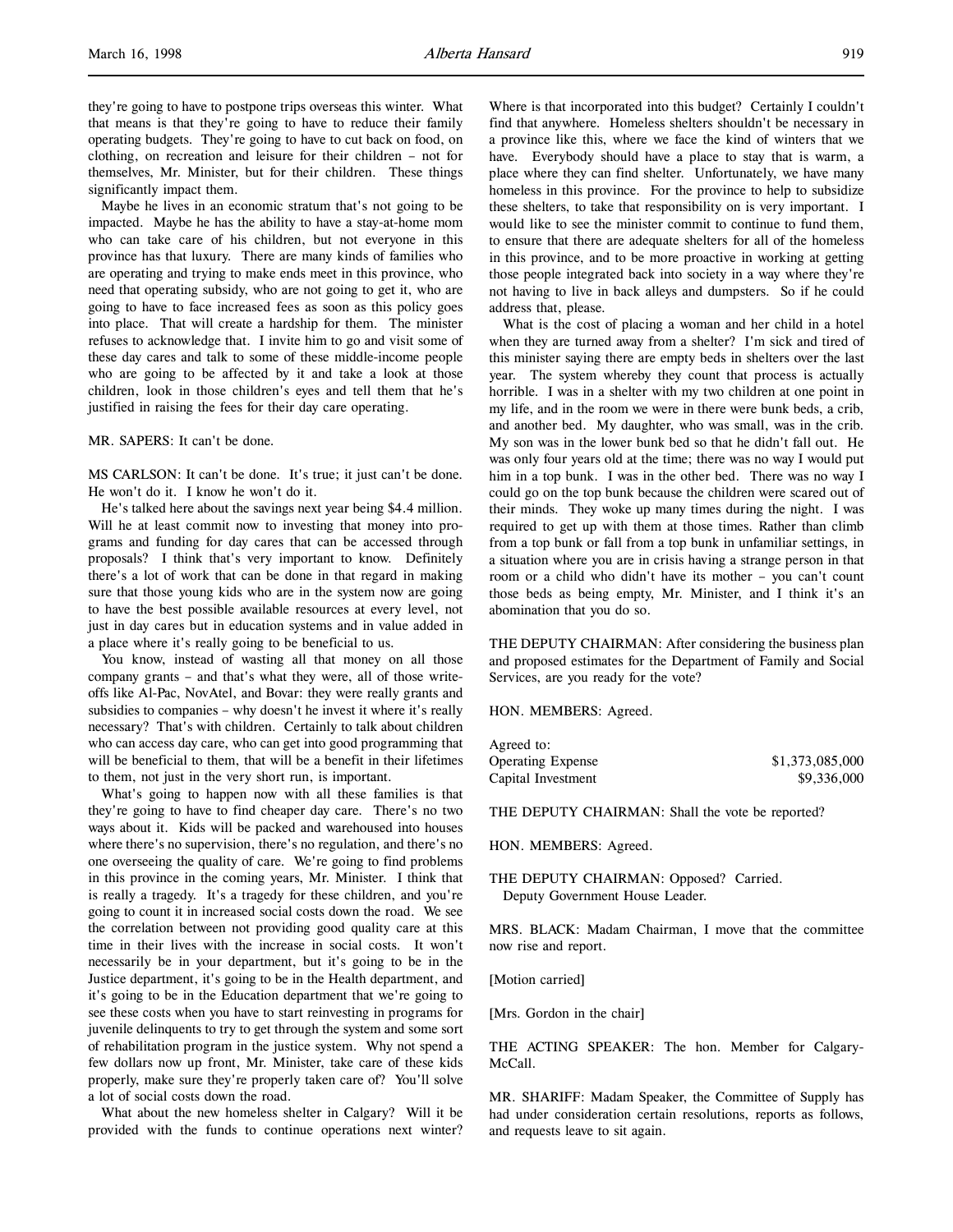Resolved that a sum not exceeding the following be granted to Her Majesty for the fiscal year ending March 31, 1999, for the departments and purposes indicated.

Department of science, research, and information technology: \$43,645,000 for operating expense.

Department of Environmental Protection: \$265,646,000 for operating expense, \$8,159,000 for capital investment.

Department of Family and Social Services: \$1,373,085,000 for operating expense, \$9,336,000 for capital investment.

THE ACTING SPEAKER: Does the Assembly concur with this report?

HON. MEMBERS: Agreed.

THE ACTING SPEAKER: Opposed? Carried.

# head: Government Bills and Orders Second Reading

# Bill 27

# Electric Utilities Amendment Act, 1998

DR. WEST: Madam Speaker, it gives me pleasure to speak to Bill 27, the Electric Utilities Amendment Act, which represents the next step in the restructuring of Alberta's electrical utility industry. Its purpose is to advance the process started with the Electric Utilities Act of 1995 by setting a course that will lead to full deregulation of the electrical generation market, introducing competition in the retail sector and ensuring a level playing field for all market participants. We are making these changes so that all Albertans can realize the full benefits of restructuring. The introduction of competition in the generation and retail markets will drive suppliers to become more efficient, reduce prices, and offer higher quality services to customers.

### 9:30

Alberta was the first jurisdiction in North America to start down this path to use the power of competition and incentives rather than regulation to ensure competitive electricity prices. We now find ourselves at a critical junction. Continued progress requires a renewed commitment to the goals of restructuring, achieving competitive markets and low electricity prices.

In late 1996 the department undertook a formal monitoring of stakeholder satisfaction with the changes introduced by the Electric Utilities Act. We found that stakeholders were concerned about the pace, direction, and commitment to further restructuring. Stakeholders said that consensus on the outstanding issues of deregulation and customer choice required that government state a clear vision of the future and set firm guidelines on both direction and pace. The Electric Utilities Amendment Act sets out that vision.

We spent 1997 working with stakeholders to understand their concerns and to build a plan that addresses those concerns. We brought in independent experts, world-class consultants whose expertise in these areas is recognized and acknowledged by stakeholders. Stakeholders recognize that the framework we are building on is solid. Some may take issue with specific components of the legislation, but there's general support for the framework as a whole. The changes address issues that were put aside for later resolution when the Electric Utilities Act was passed in 1995, and we can delay this action no longer.

What are the major changes? The act makes major changes in three areas. Generation market. The long-term contracts will

cover the supply of power from the existing regulated generating units. These contracts will start on January 1, 2001, and run for 20 years. The contracts will be designed to ensure that the customer continues to benefit from the low-cost power available from existing generation today, to ensure the generation market is competitive and that there is no abuse of market power by any supplier, and to ensure that the investment decisions made by the owners of these plants are based on expected future market prices, not on continued government or regulator intervention.

There has been some disagreement over how long these contracts should be kept in place. We listened carefully to different points of view and have sought advice from independent experts who have experience with these kinds of contracts. We have looked closely at the different models being used by stakeholders around the province to generate forecasts of what will happen to electricity rates. We have also done analysis of our own. What we learned was that you have to be very cautious with the numbers coming out of these models. These models involve forecasts of events that are 20 to 40 years down the road. Anyone who has worked with these models knows that what you get out of them is quite sensitive to the assumptions and forecasts that you start with. After careful consideration of all available data and advice, 20 years was judged to be the best choice for the customers. This is the time most likely to give customers maximum benefit from restructuring this industry. Longer times simply perpetuate regulation and do not encourage efficient investment decisions by utilities.

The second major change is the introduction of retail competition. All customers will have choice over their retail supplier of power, the types of service that they will receive, and how they will participate in the market. Choice will be introduced over time, starting in 1999 for some customers and extending to all customers by the year 2001. Technology and economics are the determining pace. It will give all parties time to prepare for this new world.

Municipalities will have choices too. Smaller municipalities have told us that they may not be interested in being involved in a competitive retail business. Under the act they have the freedom to make that choice. What we are requiring is that if a municipality decides to compete in the retail sector, then it must play by the same rules as everyone else. This ensures a level playing field and is in the best interest of the customers.

Electricity rates declined during 1997 and will decline further in 1998. The introduction of retail competition should bring further downward pressure on rates and an increased focus on customer-oriented rate design and packages.

Third and finally, safeguards will be put in place to ensure a level playing field in generation and retail markets. The governing body of the power pool, called the power pool council, will be given greater authority to monitor and investigate the behaviour of market players. A market surveillance administrator will be appointed to the power pool council to perform ongoing monitoring of fairness and efficiency in the markets. The council will be able to respond to complaints about unfair business practices and take actions against anticompetitive behaviour by imposing fines or sanctions. Most stakeholders support the need for these safeguards. Stronger market surveillance will increase the confidence that customers and new suppliers have in these markets. It will encourage new investment, increase competitiveness, and ensure fair and timely dispute resolution.

Ultimately, only the transportation components of the industry, the high voltage transmission system, and the local distribution